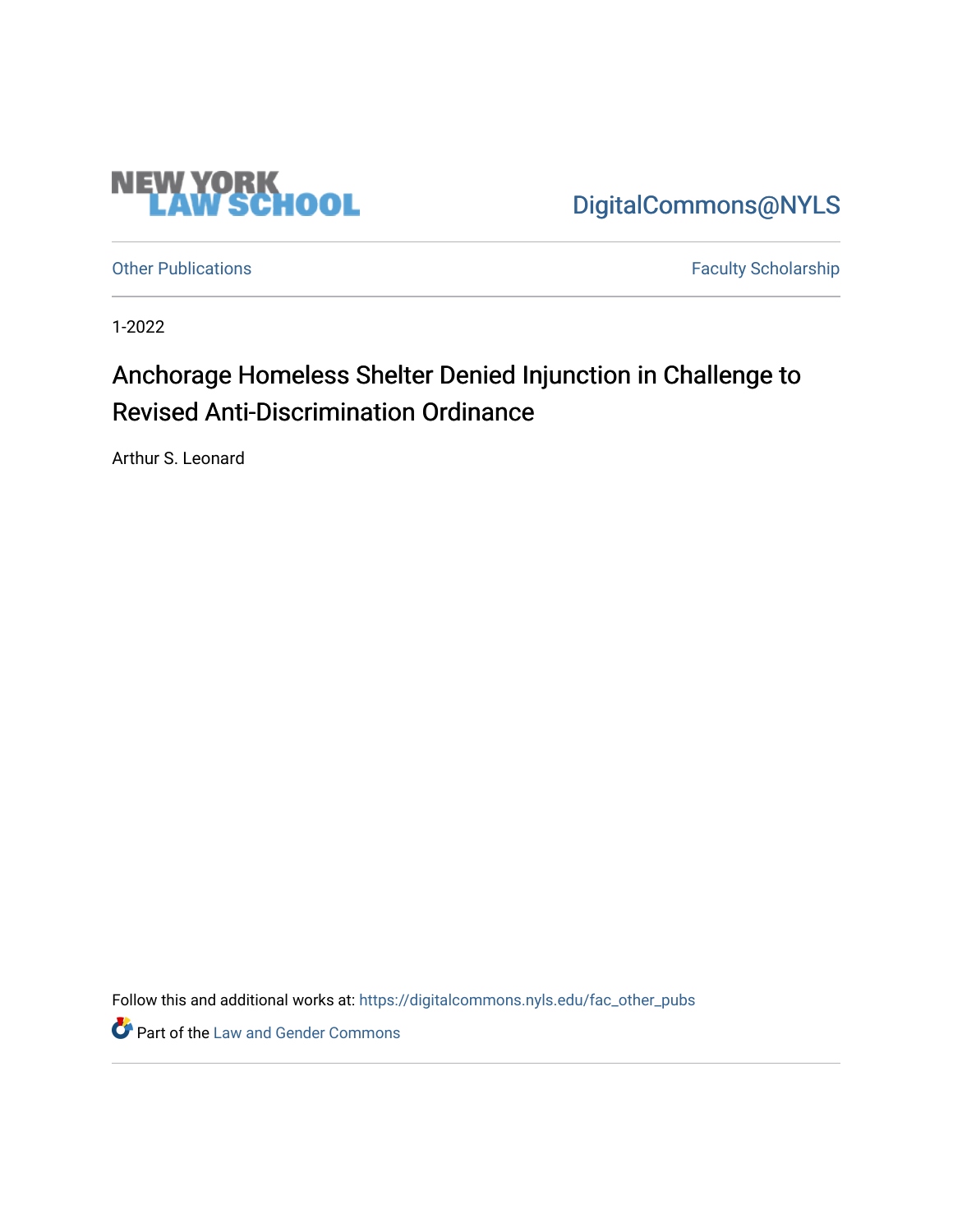## **Anchorage Homeless Shelter Denied Injunction in Challenge to Revised Anti-Discrimination Ordinance**

*By Arthur S, Leonard*

When a transgender homeless woman seeking shelter in Anchorage, Alaska, in 2018 was dropped off by police at Hope Center, a non-profit religious organization that operates a shelter for women called the Downtown Soup Kitchen, she was turned away for a variety of reasons, including the shelter's rules against providing housing for individuals who did not meet its definition of "biological woman' – that is, a person identified at birth as female. The Anchorage Equal Rights Commission received a complaint and initiated action against Hope Center, which then sued for injunctive relief in federal court, successfully arguing that it was not covered by the non-discrimination provisions of Anchorage's anti-discrimination ordinance. *See Downtown Soup Kitchen v. Municipality of Anchorage*, 406 F. Supp. 3d 776 (D. Alaska 2019).

In response to this litigation, the Anchorage Assembly undertook a revision of relevant provisions, repealing some, and enacting new sections. In response, Hope Center filed a new lawsuit, seeking injunctive relief again, arguing that it was in danger of being prosecuted under the revised ordinance. The city moved to dismiss for lack of standing, claiming that the revised ordinance would not subject Hope Center to prosecution for excluding transgender women from Downtown Soup Kitchen. On December 20, U.S. District Judge Sharon L. Gleason granted the motion with respect to the public accommodation provision, but denied the motion in part with respect to the real estate provision, finding ambiguity about whether an exemption for "places which are institutional in nature" would apply to shield Hope Center from enforcement, but that the municipality's representation, in an affidavit by the executive director of the Commission disavowing to seek enforcement against Hope Center, deprived it of standing for

injunctive relief, but not for damages for the chilling of its First Amendment rights for the few months between enactment of the revisions and the filing of the affidavit: May 25 to August 16, 2021. *Downtown Soup Kitchen v. Municipality of Anchorage*, 2021 WL 5999391 (D. Alaska).

The statutory interpretation task taken up by Judge Gleason was complicated, not least because the legislative history showed that members of the Assembly had differing views about whether the revised statute's real estate provisions would apply to the operation of a facility such as Downtown Soup Kitchen. Hope Center argues that the provision applies, and it still needs injunctive relief to protect its free exercise and free speech rights against potential enforcement actions. The executive director of the Commission contends that the exemption protects Hope Center.

What was not ambiguous was the Assembly's decision, in line with the Supreme Court's subsequent ruling in *Fulton v. City of Philadelphia*, 141 S. Ct. 168 (June 17, 2021), not to treat Hope Center's shelter operation as a public accommodation. In *Fulton*, the Supreme Court held, among other things, that a Catholic foster care agency was not a public accommodation within the meaning of Philadelphia's Human Rights Ordinance, because its services were not available to the general public, but only to those who met specific criteria as a result of a screening process. Similarly, Hope Center established that admission to its homeless shelter was not open to the general public, but only to cisgender women who met a detailed list of criteria.

On the other hand, the Assembly's attempt to clarify the operation of its ordinance with respect to housing facilities served only to muddy the waters. It repealed a provision that specifically exempted homeless shelters

from the real estate provisions, and instead adopted the following language: "It is unlawful for the owner, lessor, manager, agent, brokerage service, or other person having the right to sell, lease, rent [or] advertise . . . real property to . . . [r]efuse to sell, lease or rent, or to otherwise make unavailable, the real property to a person because of race, color, sex, sexual orientation, gender identity, religion, national origin, marital status, age, familial status, or physical or mental disability . . . [or] [d] iscriminate against a person because of race, color, sex, sexual orientation, gender identity, religion, national origin, marital status, age, familial status, or physical or mental disability." Another provision forbids communications "that indicate any preference, limitation, specification or discrimination" based on the same list of characteristics. However, the revision includes as a separate subsection a new "institutionalplaces" exemption, which states that the prohibition of discrimination "does not apply to places which are institutional in nature and for which housing is merely incidental to a broader purpose, such as rehabilitation or medical care."

Judge Gleason found that the possible application of this exemption to Hope Center's homeless shelter for women was ambiguous or unclear. "The meaning of 'institutional in nature' is not clear," she wrote, "and it is ambiguous whether Hope Center is a 'place . . . for which housing is merely incidental to a broader purpose.' This question may depend," she continued, "on the unit of analysis; housing is not 'merely incidental to a broader purpose' if the women's shelter is the 'place' in question, but might be 'merely incidental' if the 'place' is Hope Center as a whole – an organization that offers many services in addition to its shelter operations. Thus, the plain text of section 5.20.020, including the institutional-places exemption, does not clearly indicate whether Hope